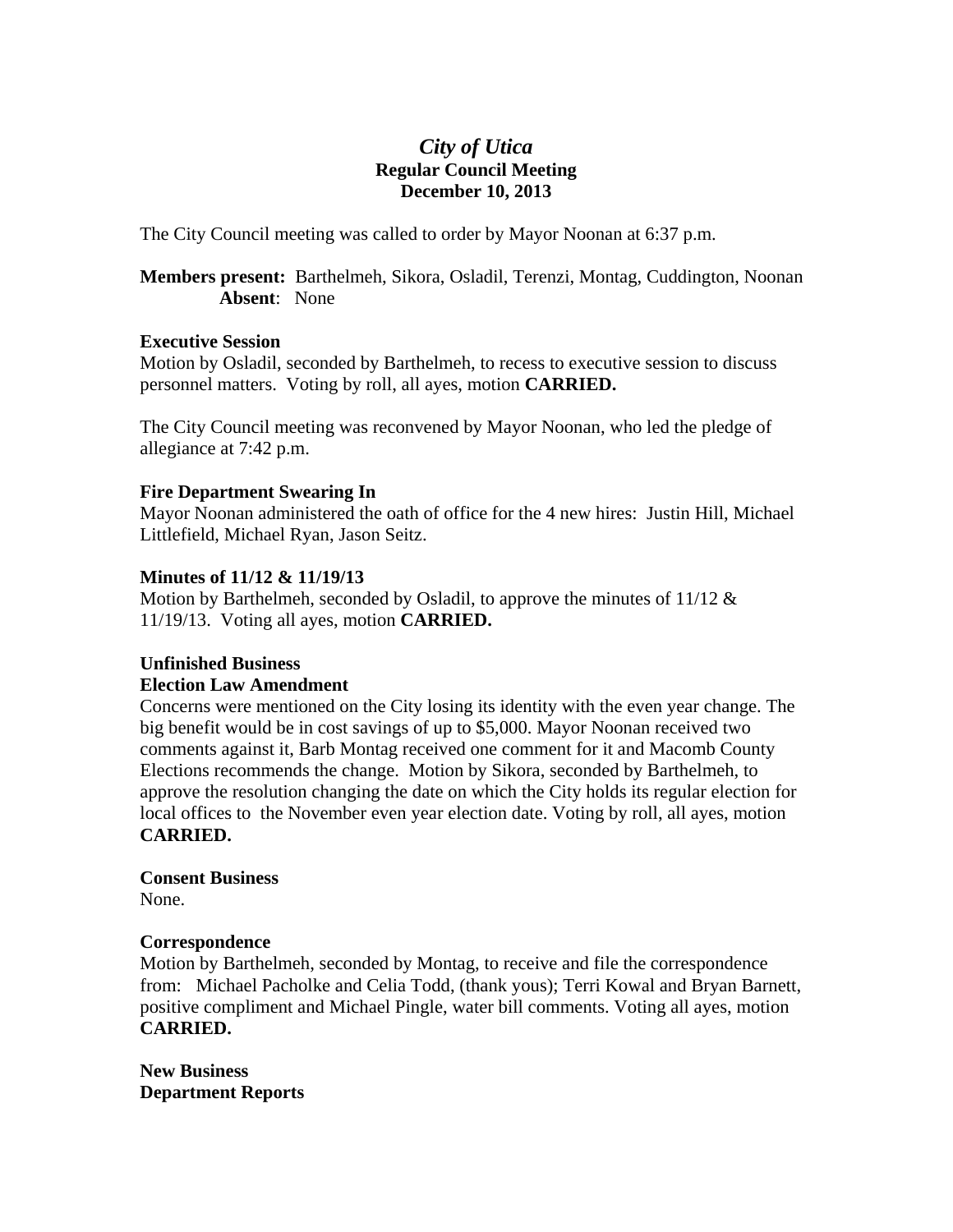#### **Regular Council Meeting December 10, 2013 Page 2 Mayor Noonan Monthly Utility Billing**

An ad-hoc committee consisting of B. Lang, B. Osladil, P. Paternoster and Mayor Noonan will review changing to City wide monthly billing and report back with their findings by the March 2014 council meeting.

# **Clinton River Watershed Council**

Mayor Noonan explained the support, services and programs that benefit the City from the CRWC.

Motion by Montag, seconded by Sikora, to approve the renewal of membership to the Clinton River Watershed Council, at a cost of \$500.00. Voting all ayes, motion **CARRIED.** 

# **Cafeteria Plan**

Motion by Barthelmeh, seconded by Montag, to approve the City entering into a Cafeteria Plan for active employees. Voting all ayes, motion **CARRIED.** 

# **Council Reports**

Mayor Noonan thanked the DPW for decorating, FD for hosting, PD and Admin. For their help with the Annual Tree Lighting event. Barb Montag also thanked the following for their help:

Bill & Cathy McGrail, Jim McGrail, Nancy, Jennifer & Jeff Carter, Joe Azar, James Brown, Fred Gibson, Paul Nowacki, Ann Reeves of Liberty Tax, Tim Horton's of Utica, Utica High School Chieftain Band, and Director Mike Sauer, Russell Barthelmeh, William Osladil, Charles Cuddington.

Russ Barthelmeh wished all happy holidays.

#### **Assessing- Nancy Strehl, Assessor**

No report.

**Building- Jerry Owczarzak** 

No report.

#### **Fire- Kevin Wilseck, Chief**

Chief Wilseck reported that the service contract for the Lifepak units is being reviewed by the City Attorney.

**Police- Dave Faber, Chief POAM Contract**  This item was tabled.

#### **DPW- Bill Lang, Superintendent**

Bill Lang, Superintendent, thanked Dr. Jesse Cardellio for the donation of the Christmas tree. Also we are working with Macomb County Road Commission concerning a grade crossing for the northern portion of the Bike Path.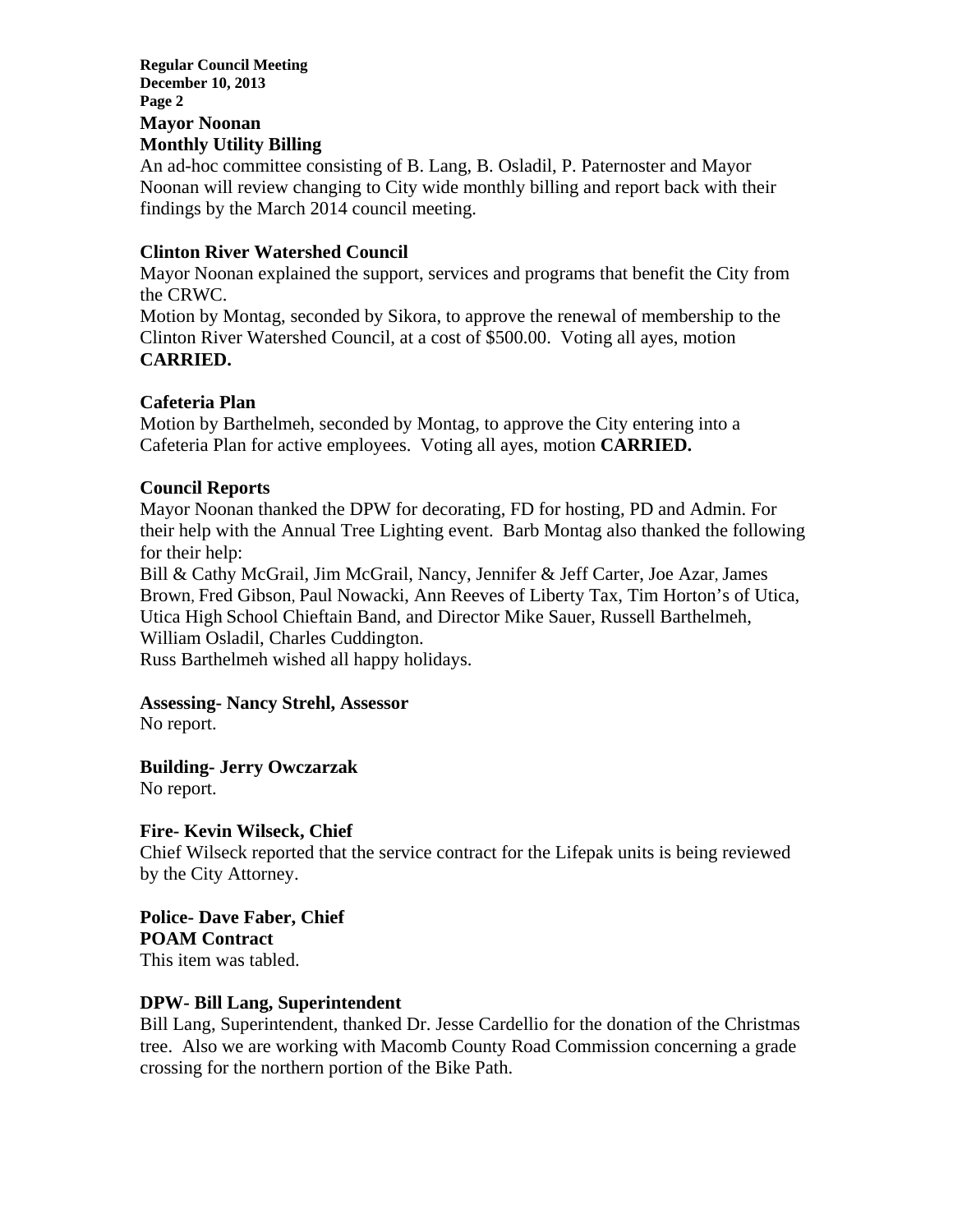**Regular Council Meeting December 10, 2013 Page 3** 

#### **Treasurer- Philip Paternoster**

Phil Paternoster, Treasurer, reported that the winter tax bills have been mailed and the printing company mailed them with an incorrect return envelope.

# **Administration- Beth Ricketts, City Clerk**

# **MML Property & Liability Pool**

Beth Ricketts, City Clerk, reported that the renewal premium for our property & liability insurance has slightly increased. Mayor Noonan reminded us that the MML board voted to refund a portion of fees back to members.

# **Election Audit**

The first post-election audit was done and we passed with a few minor corrections to be made on the next election.

# **2014 Calendars**

The Council Meeting and Office Closing calendars were distributed to members, no action necessary.

# **Library- Marsha Doege, Director**

# **New Hours for 2014**

Marsha Doege, Director, report that the Library Board voted to reduce the hours of operation for the Library due to reductions in funding. New hours will be Mondayclosed, Tues. & Thurs.- 11:00 to 7:00, Wed. 11:00 to 8:00 and Friday & Sat. 11:00 to 4:00.

# **Mary Figurski Library Board Appointment**

Motion by Montag, seconded by Barthelmeh, to approve the appointment of Mary Figurski to the Library Board. This is a five year term. Voting all ayes, motion **CARRIED.** 

#### **Library Bake Sale 12/14/13**

The Library's Annual Bake Sale will be on Saturday, 12/14/13 from 10:00 to 1:00 in the Gibbing Room

#### **Utica Heritage Association**

Marsha Doege, Director, thanked the Utica Heritage Association for their donation of funds to keep the Overdrive electronic book program running. Also there is a new program for down loading free magazines through the Library with the Zinio program.

#### **Parks and Recreation Commission**

A reminder was given that the Ice Festival will be held on February 7, 8, and 9 of 2014 with a theme of Enchantment.

#### **Historic District Commission**

No report.